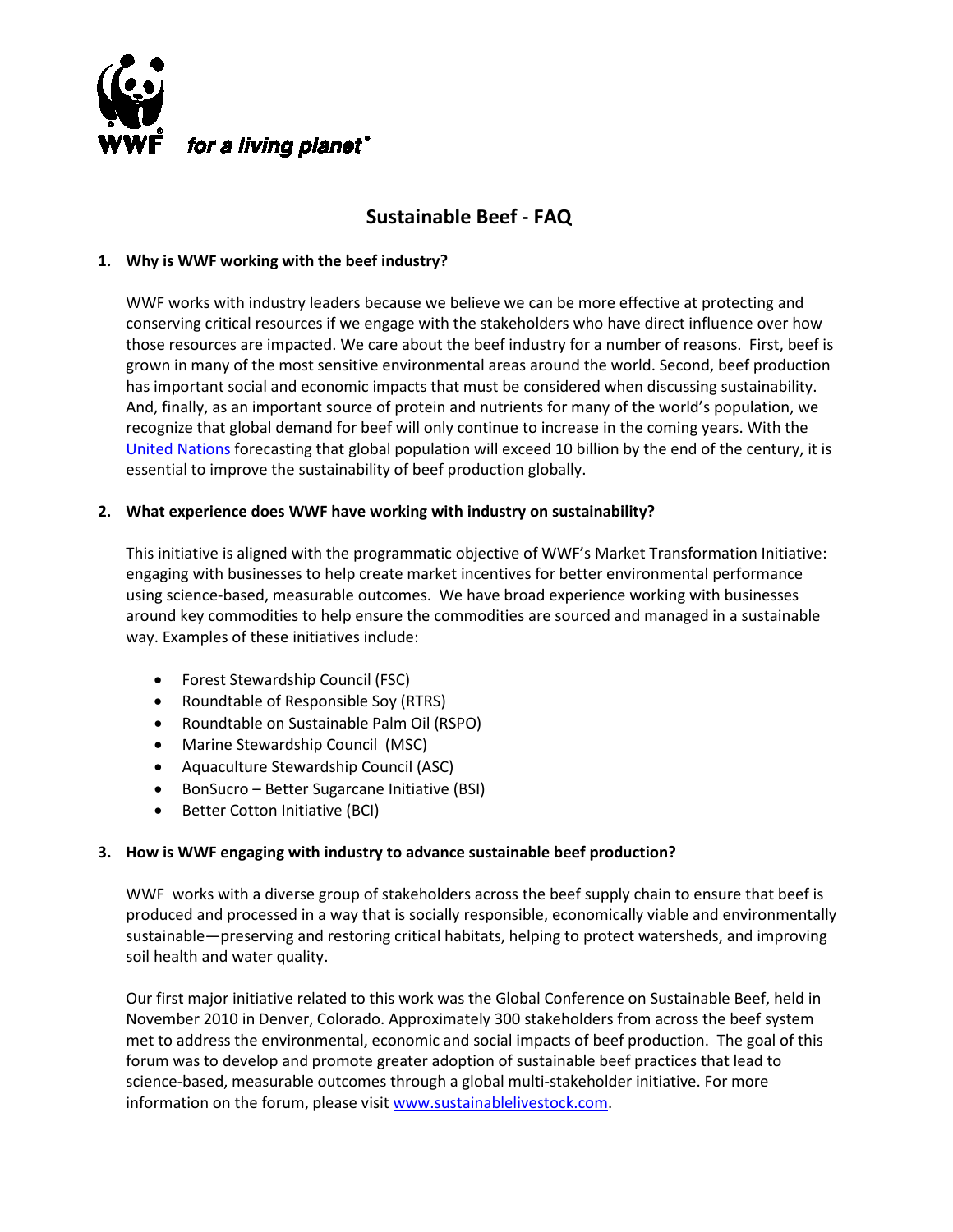

#### **4. What issues must be addressed in order to improve the sustainability of the global beef system?**

To advance sustainability of the global beef supply chain, key issues such as land use, conversion and efficiency; greenhouse gas emissions; and water use need to be better understood. Also, voluntary market-based regional standards that address those issues need to be developed and adopted to ensure better performance within the industry. Stakeholders across the beef system, including processors, retailers, restaurants, ranchers, farmers, scientists, government officials, investors and NGOs, all play a critical role in making this happen.

# **5. What management practices could improve the sustainability of the global beef system?**

While a better understanding of science is needed, initial research shows that there are a number of better management practices that can measurably reduce environmental impacts. These include maintaining vegetative cover, avoiding overgrazing, protecting riparian areas, selecting for cattle that are more efficient, reducing waste and disposing of waste in the least harmful ways, judicious use of chemicals and antibiotics, reducing wastewater, improving water effluent quality, and reducing soil compaction.

There are several specific ways to address many of these issues. However, some of the important, more general approaches include aligning production needs with natural processes, improving the feed conversion of animals from any feed source, producing and marketing cattle with more meat and less fat, and integrating beef production with other activities to increase overall carrying capacity and productivity.

While academic research can produce an initial list of practices, stakeholders from across the industry must work together to prioritize and agree upon a suite of better management practices that contribute to increased sustainability.

#### **6. What role will WWF play in expanding sustainable beef production that is economically viable?**

WWF does not buy or sell beef, or any other commodity. However, we draw upon our market transformation expertise to help demonstrate the economic importance of sustainability. By integrating sustainable practices into the supply chain, producers can drive efficiencies, save on costs and conduct their business in a more responsible way. In order for sustainable practices to be widely adopted and have a measureable impact, they must be economically viable.

# **7. Some national organizations across the WWF Network are asking people to eat less beef. How do you reconcile that effort with advancing sustainable production?**

Faced with the pressing concern that the Earth's resources are being used faster than they can be replenished, national organizations across the WWF Network have adopted different solutions to bring our planet back in balance. We believe that there are multiple tactics to achieve the results that